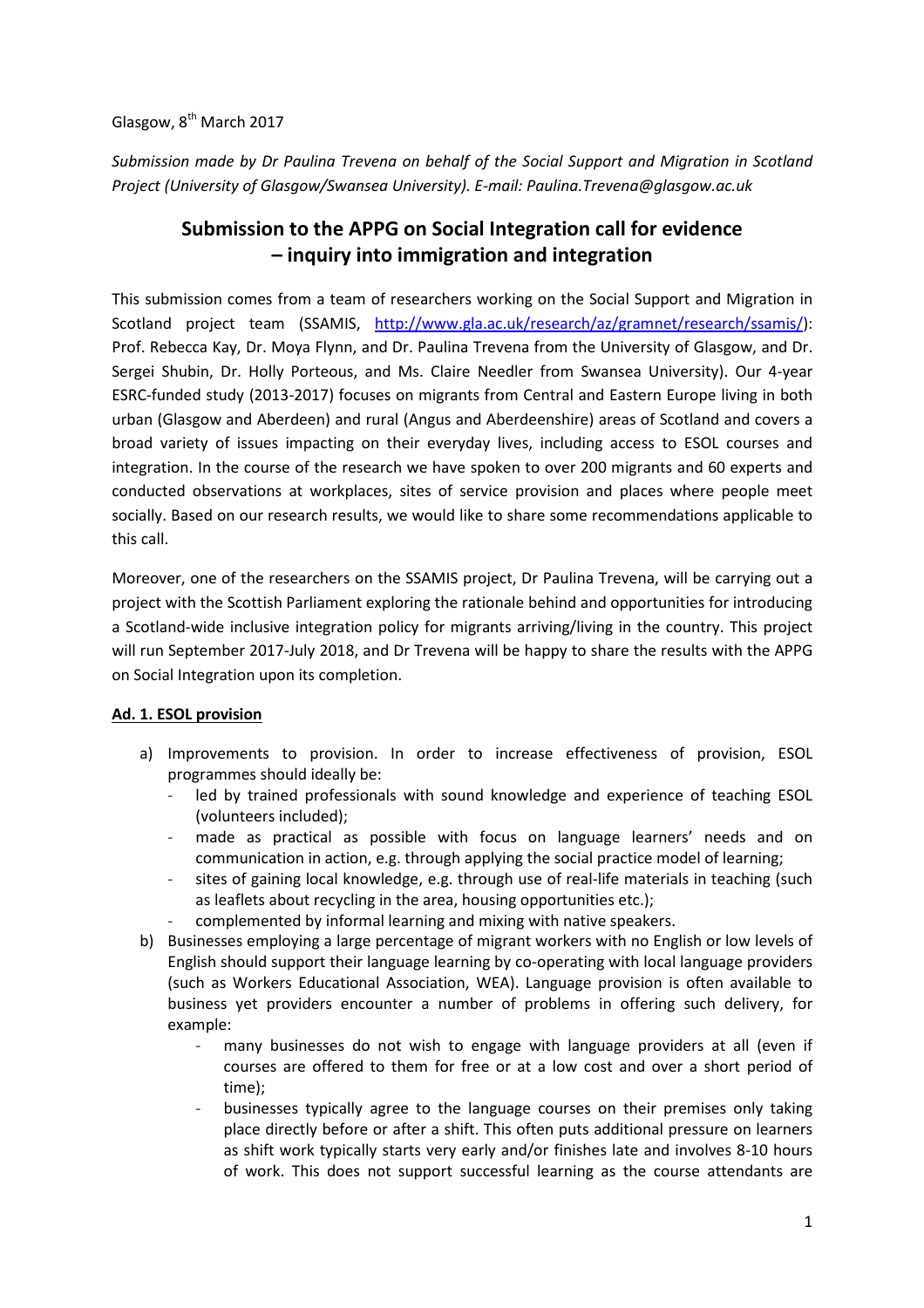simply too tired to learn. The overwhelming majority of businesses are not willing to allocate any of the non-English speaking staff's work time to language learning, which would be the best solution for both providers and learners;

- many businesses struggle to provide suitable premises for course delivery: courses often take place e.g. in meeting rooms which are not always available during agreed course time (business meetings take precedence).
- c) College-based ESOL usually provides high-quality teaching but is not available to many learners due to affordability, working patterns, childcare issues and limited availability (demand is constantly higher than supply). Moreover, it rarely provides learners with the opportunity to mix and establish meaningful links with the local community as part of the educational experience. Community-based learning is often run by untrained volunteers who may not have the right skills and/or experience to teach but usually provides more opportunities for becoming part of the community.

### **Ad. 2. Barriers to participation in language provision**

Most common barriers to participation in language courses:

- timing and lack of flexibility of classroom-based courses (especially for shift workers whose shifts change regularly hence making it impossible to attend courses at the same time every week);
- childcare issues (lack of childcare provision and scarce opportunities for family learning);
- transport (especially in rural areas) links, access, affordability;
- affordability, especially of full-time College courses (learners often need to move from fulltime to part-time working arrangements when taking up a course at College and many learners cannot afford to do this);
- accessing information about available courses (including the language barrier!).

Possible solutions to the above barriers are:

- provide opportunities for more flexible learning (e.g. courses running at different times of the day, e.g. morning and evening or classroom-based courses complemented by online courses);
- provide more family-learning or (affordable) childcare options for adult learners;
- provide more free/low-cost courses;
- incentivise employers to provide more opportunities for workplace learning (formal or informal);
- improved marketing of available courses, including producing information material in other languages;
- improving the registration process for language courses, especially in big cities, which would enable different providers to share information on available spaces and allocate these more effectively.

### **Ad. 3. Devolution of immigration policy.**

### **a) To what extent could some of the responsibility for immigration be transferred to devolved governments, metro-regions, Local Enterprise Partnerships, or groups of local authorities?**

Scotland, as opposed to most other parts of the UK, needs migrants to sustain its demographic and economic growth (Scottish Government 2013). There is great concern in the region about the impact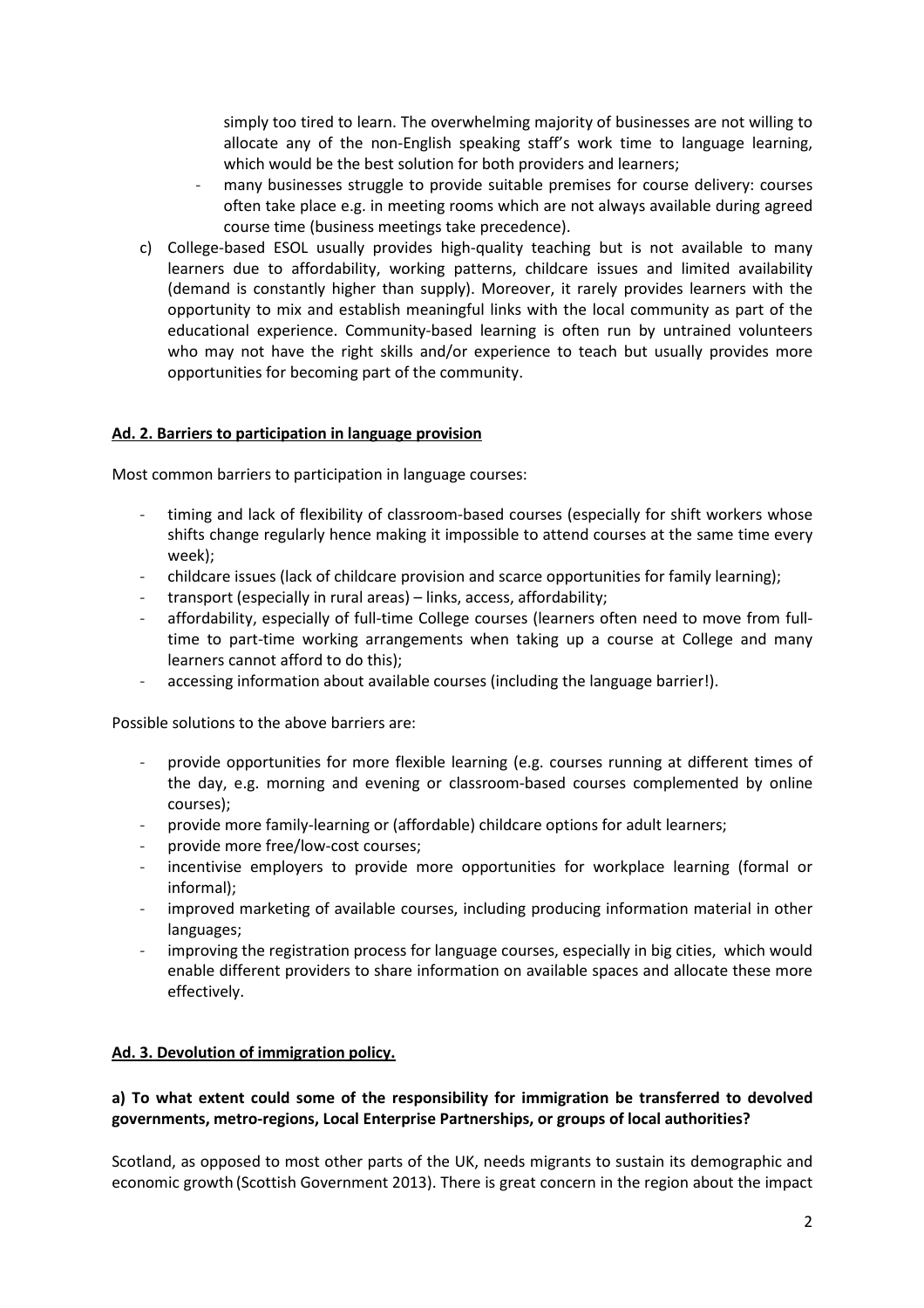of Brexit and curbing migration to Scotland on its economy, particularly in certain areas and industry sectors which rely heavily on migrant labour. Local authorities across Scotland have noted the social, demographic and community diversity benefits of migration and therefore a UK-wide approach focused primarily (if not exclusively) on the economic impacts of migration and labour force needs may be less appropriate (COSLA 2016). Local authorities are already largely responsible for issues relating to community development, language provision, integration, but these responsibilities do not currently come with appropriate powers regarding a devolved model of migration policy. Therefore, a regional migration policy seems as the most sensible solution to Scotland.

## **b) How might the establishment of a regionally led immigration system impact, positively or negatively, on levels of integration?**

There is a growing body of research pointing to the fact that integration takes place at local level (Penninx et. al 2004, Penninx 2009, Caponio and Borkert 2010). Therefore, the responsibility for supporting integration should lie above all with the local authorities, especially as the local context differs greatly between councils (and wards within councils) in terms of levels of migration, resident populations, their needs and locally available resources. Considering this, a local integration policy (or strategy) which would be able to take this specific context into account would positively support levels of integration. Nevertheless, these local policies (strategies) should be designed in line with a shared vision of integration and linked to national level mechanisms which would support sharing of good practice and systems for addressing local issues.

Indeed, the SSAMIS research has shown a need for greater support for integration at neighbourhood/local level both in large cities and small towns. Migrants from Central and Eastern Europe often work in highly segregated workplaces (with a predominantly migrant workforce) where they have little scope for learning English or meeting people from the local community. A number of our interviewees have mentioned the desire to make more Scottish/British friends but at the same time have talked about the barriers to doing so. The biggest are language and lack of opportunities for meeting local people in a communal space. This is felt especially strongly in our rural research locations, where many of our participants reported social isolation. Thus, providing public, familyfriendly and safe spaces where migrants could establish meaningful links with other people from the community as part of a local integration strategy would greatly improve the process of integration and fostering good community relations.

Since having strong links with others in the community are crucial to developing a sense of wellbeing and feelings of belonging in a new country, we are currently working towards creating opportunities for people to come together and establish such links (please see links to blog posts on the initiatives below). As follows from our research and community work, a social integration strategy including all categories of migrants (asylum seeker and refugees, economic migrants, students, those arriving as family members) and engaging directly with members of the long-settled community which would be implemented at a local level would be highly beneficial for the UK.

*For further information on SSAMIS community initiatives:* 

http://www.europenowjournal.org/2017/01/31/language-cafes-as-a-site-of-wider-culturalintegration/

https://gramnet.wordpress.com/2017/01/19/and-making-it-happen-in-angus/